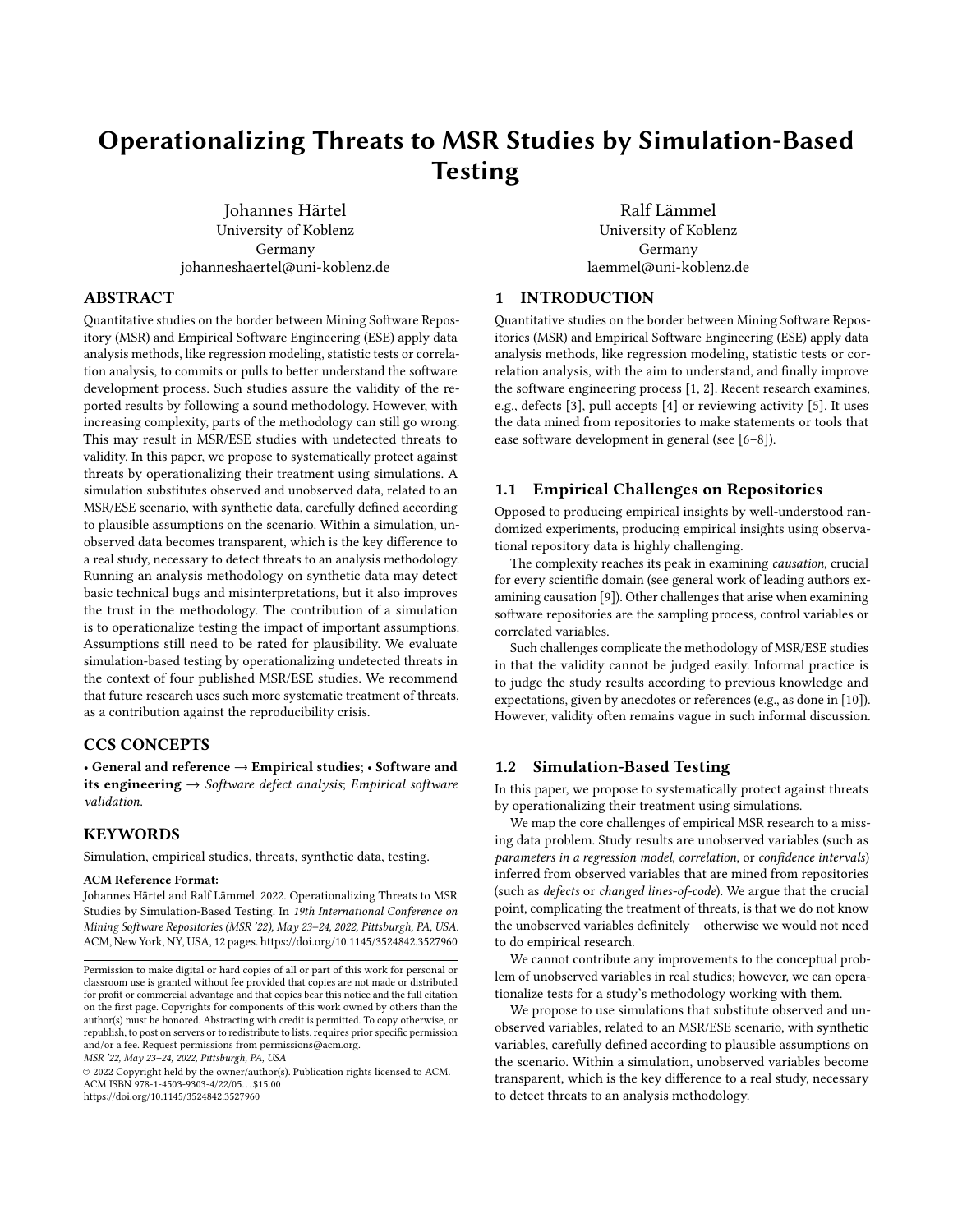Running an analysis methodology on synthetic variables may detect basic technical bugs and misinterpretations, but it also improves the trust in the methodology.

#### 1.3 Plausibility of Simulations

The contribution of a simulation is to operationalize testing the impact of important assumptions on the results of a methodology. Assumptions are given in terms of substitutions of variables. Whether threats detected by such simulations can be transferred back to real studies, requires rating the plausibility of underlying assumptions in the concrete case.

# 1.4 Evaluation

We prove that simulation-based testing contributes to the treatment of threats to validity in four published MSR/ESE studies, using very basic substitutions that, we believe, are plausible in MSR/ESE. The full simulation-based tests are provided online $^1\!\!$  $^1\!\!$  $^1\!\!$  .

#### 1.5 Contributions

Our contributions are: i) the presentation of simulation-based testing for MSR/ESE studies to operationalize threats to validity; ii) an evaluation showing the relevance of simulation-based testing by applying it to published studies in MSR/ESE; and iii) an initial catalog of relevant threats to MSR/ESE studies.

### 1.6 Road-Map

Sec. [2](#page-1-1) introduces simulation-based testing; Sec. [3](#page-2-0) introduces a basic example; Sec. [4](#page-4-0) is an acknowledgement to the author of the original work that we examine in the following sections; Sec. [5](#page-4-1)[-8](#page-8-0) apply simulation-base testing to existing studies in MSR/ESE; Sec. [9](#page-9-0) lists related work; Sec. [10](#page-10-0) concludes.

# <span id="page-1-1"></span>2 SIMULATION-BASED TESTING

This section introduces simulation-based testing.

### 2.1 Models

We start with a definition of a model, and the corresponding terminology, as we use it in this paper. A model consists of two parts:

- Variables: Variables label relevant data for the research. Typical variables in MSR/ESE are the occurrence of defects, lines-of-code, or effect strengths. Some variables can be observed (e.g., lines-of-code); some variables can only be observed with uncertainty (e.g., defects due to inaccuracy of SZZ [\[3\]](#page-11-3)), other variables are *unobserved* and need to be inferred as the goal of an empirical study (e.g., effect strength of lines-of-code influencing defects).
- Relationships between variables: Relationships describe how variables relate to each other. Relationships may be functional or stochastic, the latter invokes a notion of uncertainty. Relationships can never be observed directly, so they are always assumptions, part of our model.

A model can use relationships to infer, predict or simulate variables using other variables.

<span id="page-1-2"></span>

Figure 1: Replacing the reality by a simulation: The substitution of observed (blue) and unobserved (red) variables with synthetic variables (white), allows checking the correspondence between identified variables (green) and the synthetic counterparts (white). Detected threats to validity can possibly be transferred back, if the substitution is plausible.

Depending on which variables are observed or not, how unobserved variables are treated, and which relationships are used, authors may call this procedure differently: The model may predict unobserved defects; it may infer parameters relevant to a relationship; or it may simulate complete data sets following plausible assumptions on unobserved variables (like on the relationship between defects and lines-of-code). In the following, we will use the term identify as a summary of this procedure.

# 2.2 Methodology of an Empirical Study

A standard empirical study takes the following steps: The study converts its hypothesis on reality, like the software development in a repository, into a single or many such models; the data collection mines a sample of repositories to replace some unobserved with observed variables; the model attempts to identify the remaining unobserved variables which are relevant to research. Finally, the results of the different models are compared and conclusions on the reality are drawn.

# 2.3 Reality as a Black-Box

The crucial point why the treatment of threats is difficult in such methodology is because unobserved variables and relationships are not known in general. They are hidden in some sort of black-box dictated by reality (see the illustration in Figure [1](#page-1-2) which presents the conceptual problem with a focus on variables). This makes it impossible to test the analysis methodology in a classical sense, i.e., comparing the identified variables with the correct counterparts from reality.

# 2.4 Simulation as a Substitution for Reality

A simulation-based test creates a second model which substitutes observed and unobserved variables, related to an MSR/ESE scenario, with synthetic variables, carefully defined according to plausible

<span id="page-1-0"></span><sup>1</sup><https://github.com/topleet/MSR2022>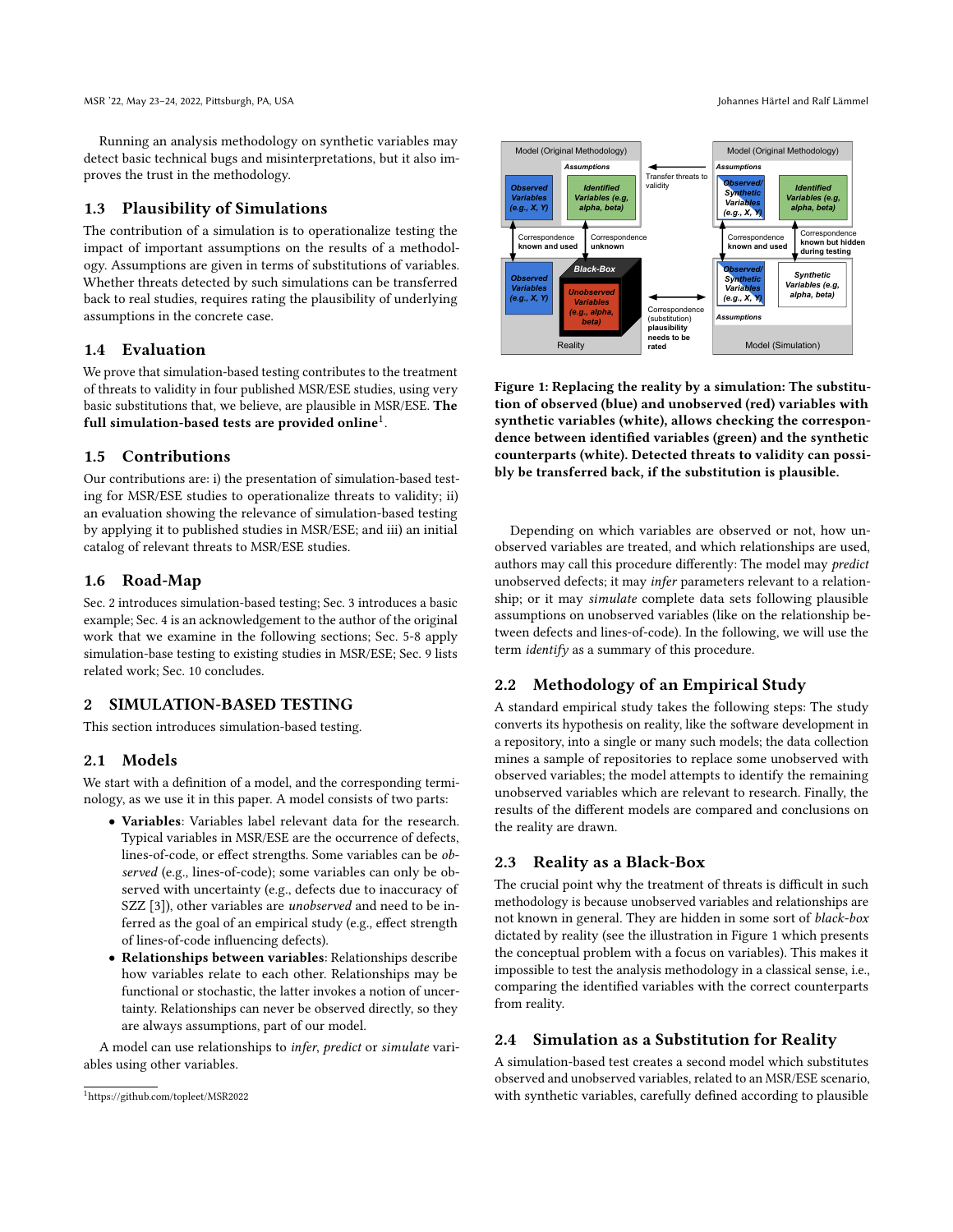assumptions on the scenario. Such simulation sets unobserved variables, defines them according to assumptions on distributions, uses assumed relationships (in reverse), and replaces other related variables accordingly.

Technically, a simulation implements stochastic or functional relationships between variables, i.e., drawing variables from random number generators (stochastic) or producing variables according to basic mathematical functions (functional). Such simulations boil down to very basic code, not needing specific libraries or extensive statistic background knowledge.

A study's original methodology then processes the synthetic variables as if they were the real data. The variables which are unobserved in the original study are still kept hidden in the simulated study run. The original identification mechanism is executed. Finally, the correspondence between the identified variables and the synthetic counterparts can be checked objectively because everything in the simulation is transparent.

This objective answer on identifiability, given by checking the correspondence, can be used to decide if the methodology is prone to a threat or not. The simulation operationalizes this threat.

#### 2.5 Plausibility of Simulations

The contribution of a simulation is to operationalize testing the impact of important assumptions on the results of a methodology. Assumptions are given in terms of substitutions of variables. Whether threats detected by such simulations can be transferred back to real studies, requires rating the plausibility of underlying assumptions in the concrete case.

There are formal ways to check assumptions, but often there are subjective aspects, too. Hence, simulation-based testing still requires a reader or reviewer to rate the plausibility of assumptions – but compared to an informal discussion – simulation-based testing captures the assumptions and corresponding threats in a much more systematic way.

When designing, reviewing or revising a methodology, the aim is to stick to the most basic methodology to identify unobserved variables, which is most resistant against the important threats operationalized by simulations. A catalog covering simulations of typical threats in MSR/ESE may help in such case. However, in some cases, simulations may also detect unidentifiable variables given the assumptions. In this case, the simulation remains as a threat to validity or renders the research aim impossible.

# 2.6 Generality, Complexity, and Automation

This section provides a preliminary answer on the generality, complexity, and the potential for automation in simulation-based testing. However, follow-up work is needed by us/the community.

We believe that there are three study types using simulationbased testing, increasing in generality, complexity and manual effort, allowing some sharing of work on the treatment of threats:

• A 'passive study' relies on an existing catalog of prototypical MSR/ESE simulations (such as the cases we will provide in the remainder of this paper) and transfers insights (directly read from the simulation) to the given empirical scenario. The focus on such a catalog limits us, but it also implies an ease of application with the potential for automation.

- An 'active study' goes one step further and applies minor modifications to existing simulations, tailoring them towards a new empirical scenario. Understanding of assumptions, methodology, and threats will be sharpened by putting them into the context. Tailoring is more flexible, more complicated, and less automated.
- An 'original study' contributes simulation to capturing novel understanding of threats in MSR/ESE studies, thereby extending the catalog we may have started with. Bias on bug-fix and historical data definitely calls for extensions to our paper's catalog. Contributing simulations is original work, it is fully flexible, but cannot be automated at all.

# <span id="page-2-0"></span>3 SIMULATION-BASED TESTING IN A **NUTSHELL**

We start with a trivial example on how a simulation may operationalize threats to a study's methodology. We will check the application of a basic logistic regression model, comparable to the methodology in many past and recent studies on software defects (e.g., in [\[11–](#page-11-10)[19\]](#page-11-11)).

# 3.1 Original Methodology

A study that uses logistic regression to examine defects formulates a model that describes the relationship between some observed variable  $X$ , typically a software metric, and the observed defect  $Y$ . Both variables can be mined from repositories. Understanding the relationship is a central aim of such research, e.g., in [\[11](#page-11-10)[–19\]](#page-11-11).

The most basic form of a logistic regression characterizes the relationship in terms of two unobserved variables, identified using the observed  $X$  and  $Y$  variable:

- Intercept (alpha): The intercept is an unobserved variable reflecting the average probability of defects when  $X = 0$ .
- Slope (beta): The slope is an unobserved variable reflecting the change in the probability of defects when  $X$  increases by one unit.

To exemplify this analysis, we borrow data on the elasticsearch project, published in the context of examining defects in [\[12\]](#page-11-12). We use a binary defect classification for our observed variable Y (computed according to SZZ  $[3]$ ). The variable  $X$  is the stated-log transformed lines-of-code changed by a commit. For further details, we refer to the original study.

The code we use to invoke a logistic regression model in R is given in Listing [1:](#page-2-1)

<span id="page-2-1"></span> $model \leftarrow \text{glm} (Y \sim X, \text{ family = binomial} () )$ 

#### Listing 1: The original methodology applies a logistic regression to model the relationship between X and Y.

The model reports that the unobserved intercept is −3.28 and the slope is 0.45. From an empirical perspective, the interesting aspect is the strength and the direction of the relationship between changed lines-of-code and defects. Because of the positive slope (0.45), we may now conclude that commits with more changed lines are more dangerous, as this increases the probability of defects.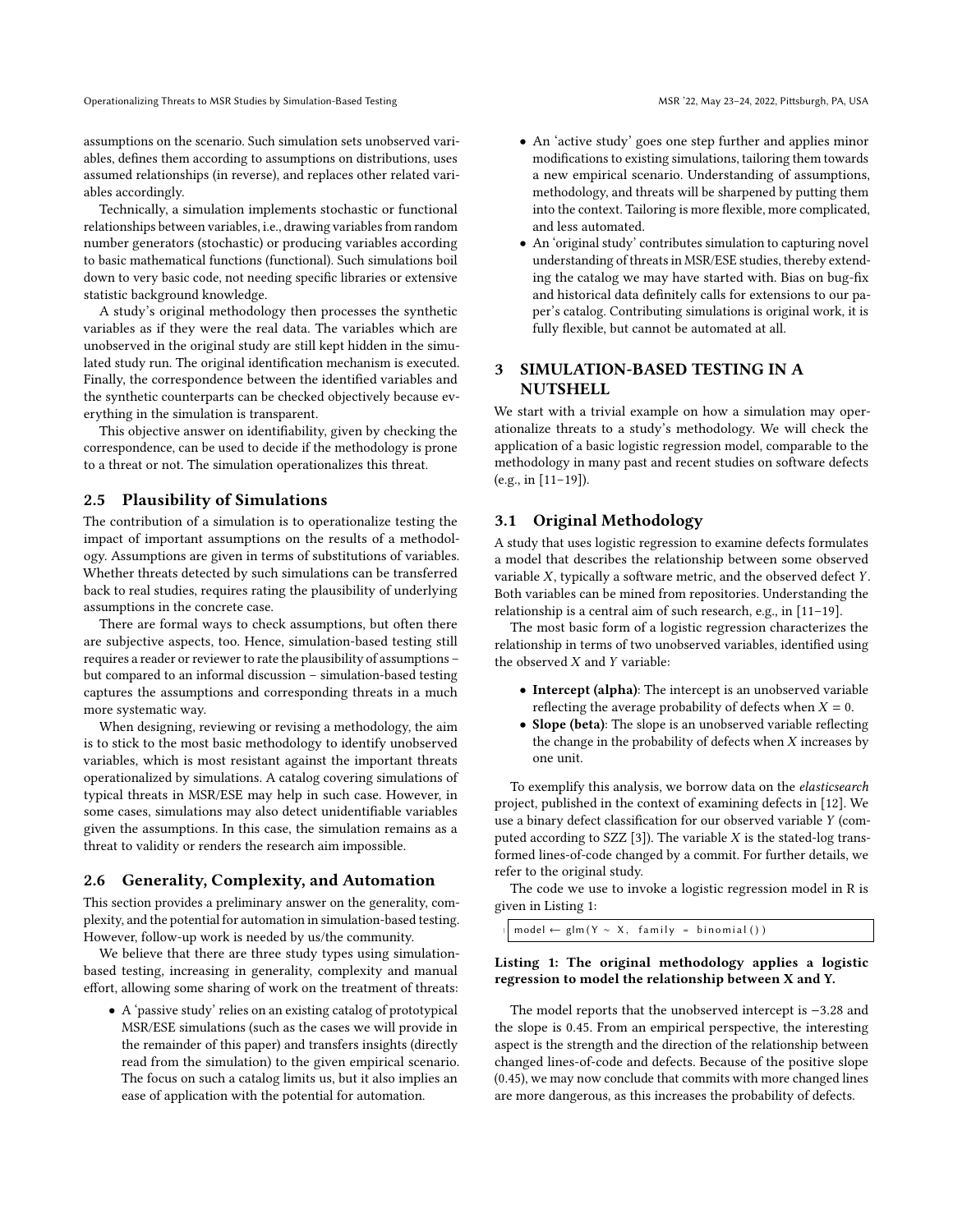MSR '22, May 23–24, 2022, Pittsburgh, PA, USA Johannes Härtel and Ralf Lämmel

#### 3.2 Reality as a Black-Box

In such trivial case, the methodology is often not further questioned. We trust in the fact that we apply the logistic regression correctly, that the software works, that we have enough data, and that our interpretation is sound – although we have never seen the real values of the unobserved variables and compared them with our identified values −3.28 and 0.45.

We may implement additional checks by cross-validation. However, cross-validation is an important remedy against overfitting, it does not resolve the conceptual issue of not knowing the real intercept and slope<sup>[2](#page-3-0)</sup>.

# 3.3 Simulation as a Substitution for Reality

We will now substitute some observed and unobserved variables with synthetic variables, carefully simulated according to very basic assumptions on this scenario. We provide this simulation code in Listing [2](#page-3-1) and as an online resource. All simulation code in the paper is written in standard R, not using libraries $^3$  $^3$ .

```
Kept observed variables
 N \leftarrow N # Number of commits.
 X \leftarrow X # (vector) Keep the original variable X.
4
   Substituted unobserved variables.
 al p ha \leftarrow -3.0beta \leftarrow 0.4prob \leftarrow 1 / (1 + exp(-(alpha + beta * X))) # (vector)
        Assumption of the logistic regression model on
        the relation between X and Y.
9
  # Substituted observed variable Y.<br>Y \leftarrow \text{rhinom}(N \text{ size} = 1 \text{ prob} = \text{proj})\leftarrow rbinom (N, size = 1, prob = prob) # (vector)
        Assumption on the output distribution.
```
#### Listing 2: The R code substitutes variables of the original methodology by synthetic variables.

The first three lines of Listing [2](#page-3-1) denote that we keep the original variable  $X$  and the number of observations  $N$  to stick close to the original data.

Next, the code assigns the unobserved intercept and slope variable in terms of alpha and beta. This is the crucial part of the simulation code, where the unobserved variables get replaced by synthetic variables. We invent both values. We use slightly different values, compared to those produced in the original study run (−3.0 for the intercept and 0.4 for the slope). We will test other options in the next section.

Nothing of the remaining code (line 8 and 11) is arbitrary. It follows the basic assumptions of a logistic regression model on the relationship between  $X$  and  $Y$  (just run in reverse). MSR/ESE studies (e.g. [\[11](#page-11-10)[–19\]](#page-11-11)) make this assumption implicitly when using a logistic regression models; authors are aware of this definition.

The code specifies the exact probability  $prob$  of facing a defect as a (logistic) function of  $alpha$ ,  $beta$ ,  $beta$  and  $X$ . This vector of exact probabilities is another unknown variable that can never be observed. In reality, we can just observe the final defect classification . It is defined by a stochastic function producing uncertainty, a

<span id="page-3-4"></span>

Figure 2: Identified unobserved variables intercept (alpha) and slope (beta) in 100 repeated simulation runs.

binomial distribution  $(rbinom)$  with one trial and the probability set to the vector  $prob$ . It is a simple random number generator<sup>[4](#page-3-3)</sup>.

# 3.4 Correspondence, Uncertainty, and Parameterized Tests

We can now process the synthetic data as if it was the real data, using the original methodology from Listing [1](#page-2-1) with one important difference: We know alpha, beta, and prob.

3.4.1 Correspondence. The original methodology identifies the unobserved variables in the simulated run to be  $alpha \approx -2.97$  and *beta*  $\approx$  0.39. We can objectively deny a threat to the methodology under the substitution because alpha and beta are very close to those values set in the simulation (−3.0 and 0.4). However, there are two remaining questions on such correspondence.

3.4.2 Uncertainty. First, it is unclear why the methodology does not exactly meet the synthetic *alpha* and *beta*. The answer is explicit in the simulation. It is because of the stochastic relationship used between  $prob$  and  $Y$  (Listing [2,](#page-3-1) line 11). The methodology only observes  $Y$ , but the corresponding  $prob$  is not known for sure; hence, also the identified values for alpha and beta are uncertain. This is one reason why studies often report on confidence estimates.

If repeating the simulation, using different initial seeds, the iden-tified alpha and beta distribute as depicted in Figure [2.](#page-3-4) This shows that on average, the identified alpha and beta variables are excellent, but not totally exact.

<span id="page-3-5"></span>3.4.3 Parametrized Tests. Second, it is not clear what happens if we use different synthetic values for alpha and beta. The simulation can examine this by going through multiple combinations of both, checking the implications on the identification by the methodology.

The results for a grid of  $30 \times 30$  $30 \times 30$  $30 \times 30$  combinations is shown in Figure 3 (left). The plot illustrates the correspondence between the identified and synthetic beta (the error under the substitution). It shows that if synthetic alpha and beta are both high or low, identification struggles, producing a high error.

The phenomenon is well-known, but often not calibrated to the particular MSR/ESE scenario. If counting the number of defects in

<span id="page-3-0"></span> ${}^{2}$ In causal inference, meeting collider variables, cross-validation of prediction performance may even be misleading (see general work [\[20\]](#page-11-13), page 192).

<span id="page-3-2"></span> $3$ We remind the reader of vectorized operations in R; an introduction is beyond the scope of this paper.

<span id="page-3-3"></span> ${}^4{\rm In}$  R, random number generators are vertorized and start with a letter  $r$  followed by an abbreviation for the distribution family (we will see  $rbinom$ ,  $rnorm$  and  $rpoisson$ ).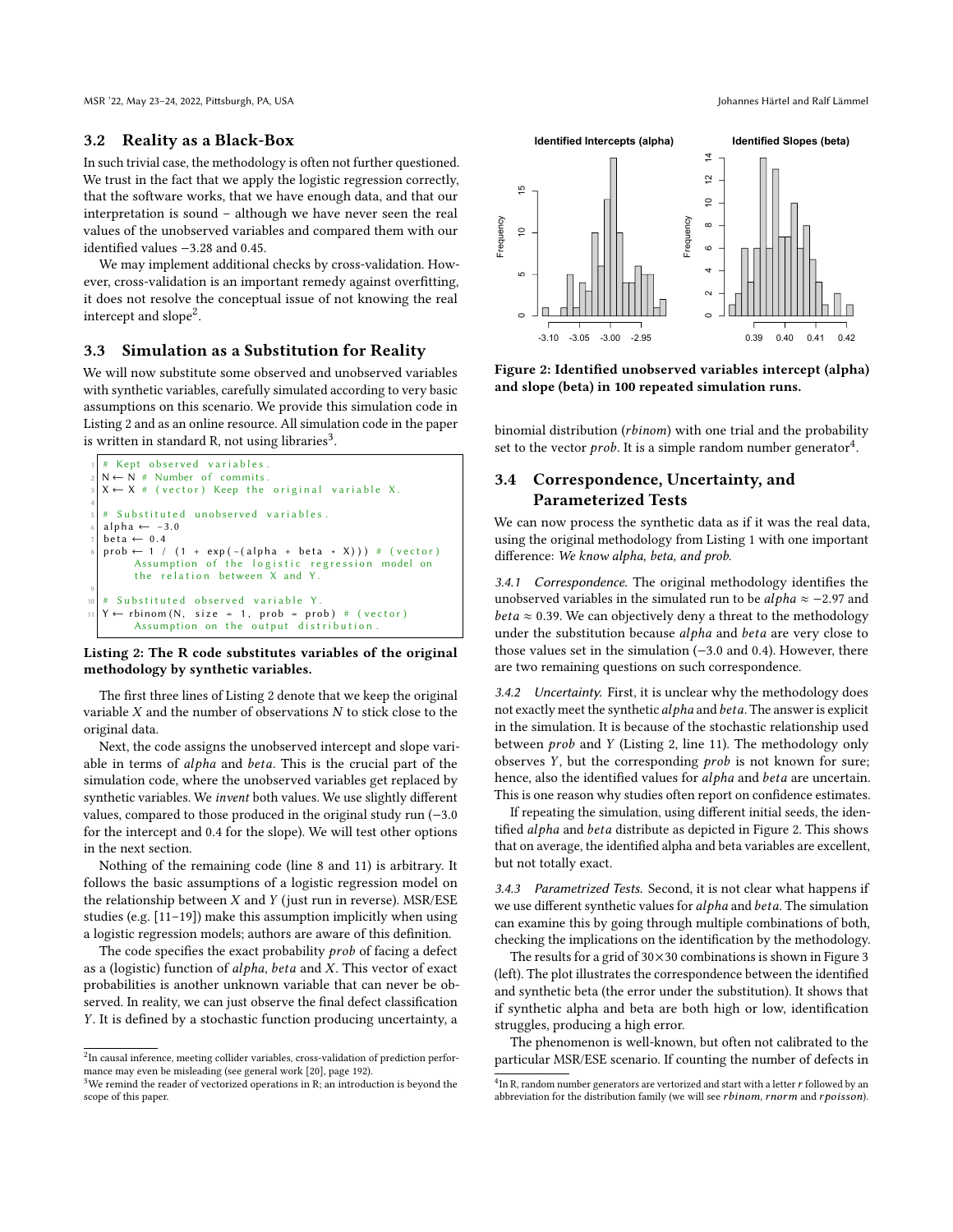<span id="page-4-2"></span>Operationalizing Threats to MSR Studies by Simulation-Based Testing MSR 122, MSR 22, May 23-24, 2022, Pittsburgh, PA, USA



Figure 3: Left: Simulated alpha and beta and the corresponding error in the identification, depicted as red dots (red increases with error). Right: The total sum of defects in the synthetic variable Y (log scale) and the relation to the error.

the synthetic  $Y$  variable and relating it to this error, we see that the identification only fails on extremely high or low defect counts (see right of Figure [3\)](#page-4-2).

We know this under the name class-imbalance [\[21\]](#page-11-14) or in terms of instructions on events-per-variable (EPV) [\[22\]](#page-11-15). Our simulation does detailed suggestions, i.e., that if we have more than approximately 400 defects in the data set, the methodology should be safe (from too low defect counts). In our real data set, we have 5771 defects, so we can deny the plausibility of this threat.

# <span id="page-4-0"></span>4 ACKNOWLEDGEMENT

What we will do in the remainder of this paper is difficult, as we will criticize published methodology that appears in MSR/ESE.

We first want to acknowledge the original work of the authors in the studies, subject to the following illustrations. All studies have been selected because of their clarity and originality. However, we believe that evaluating the importance of simulation-based testing for handling threats to validity, is not credible on unpublished examples. We need to continue on real studies.

The threats operationalized in the following examples are also relevant to other published studies, and just an excerpt of what can be done by simulation-based testing. We believe that reoccurring threats are an inevitable aspect of a scientific process, rather than a fault of the people who run into the threats.

Making such threats more explicit is a step towards improving the scientific process, to assure that future studies improve, and a contribution against the reproducibility crisis. The following sections may be considered as an initial catalog providing simulations of important threats to MSR/ESE studies.

### <span id="page-4-1"></span>5 DEPENDENT OBSERVATION (CASE 1)

After laying the foundations, we start examining a first publication using simulation-based testing. The study is by Alali et al. [\[23\]](#page-11-16). The work describes the 'typical commit'.

We believe that the major part of this study can be read without additional limitations. However, this study runs into a specific methodological threat, that we believe, is characteristic for the analysis of repository data. The authors make statements on uncertainty, ignoring the structure of the analyzed sample of commits.

### 5.1 Original Methodology

The original study mines the history of nine open-source software systems. It reports on the number of lines, files, and hunks changed by commits. Further, the correlation between the variables is described.

Examining the 'typical commit' indicates that the statements done by the study are not necessary specific to the nine observed repositories. Statements may also hold for other repositories, those that the authors had in mind, but did not examine due to computational overhead. Such sampling is standard practice in MSR [\[1\]](#page-11-1).

However, in this case, the methodology requires statements on uncertainty because variables identified using the nine repositories might not exactly correspond to values in other unobserved repositories. A methodology can give such statements in terms of confidence estimates.

Alali et al. report on confidence, i.e., p-values for the correlation between the variables. In the remainder, we will adjust this and report on confidence intervals, since p-values are less intuitive for most readers. Threats for p-values are the same and can be shown the same way.

We assume that the original study computes p-values according to standard practice because the paper does not report on counteractions against dependent observations. In our reproduction of the original methodology, we also stick to standard practice<sup>[5](#page-4-3)</sup>.

# 5.2 Substitution A

The data of [\[23\]](#page-11-16) is not available, so we go for a completely synthetic version of this study. We simplify the original research and examine the correlation between just two variables  $X1$  and  $X2$ .

Listing [3](#page-4-4) shows substitution A, which simulates two correlating variables in a structured sampling process.

```
X 1 a II \leftarrow NULL \# X1 collected over repositories.
  X 2 all \leftarrow NULL # X 2 collected over repositories.
  N \leftarrow 100 # Number of repositories.
4
  for (repo in 1:N) {
        rho \leftarrow 0.2 # Rho is the same in each repository.
       M \leftarrow 100 # Number of commits in each repository.
          Simulating X1 and X2 for a repository.
        X1 \leftarrow \text{rnorm}(\breve{M}, \text{mean} = 0, \text{sd} = 1)X2 \leftarrow \text{rnorm}(M, \text{mean} = 0, \text{sd} = 1)# Producing the correlation (rho).
        sigma \leftarrow matrix(c(1, rho, rho, 1), 2, 2)X \leftarrow \text{cbind}(X1, X2) %∗% chol(sigma)
          Collecting X1 and X2
        X1 all \leftarrow c ( X 1 all , X[, 1]
        X 2 all \leftarrow c (X 2 all, X [, 2])17 }
```
#### Listing 3: Simulating two correlating variables X1 and X2 for 100 repositories, each with 100 commits.

The code produces data for N=100 repositories, each with M=100 commits. Within a repository (inside the loop), we simulated two variables  $X1$  and  $X2$  for  $M$  commits following a normal distribution (*rnorm*). A correlation between  $X1$  and  $X2$  is simulated using the Cholesky decomposition<sup>[6](#page-4-5)</sup> with  $rho = 0.2$ .

<span id="page-4-3"></span> $^5\mbox{All}$  our reproductions of other papers are fully available online to guarantee the reproduction of this paper.

<span id="page-4-5"></span> $6$ The details on how to simulate correlation are not relevant for understanding this case, but we want to allow copy-and-past, so we show it.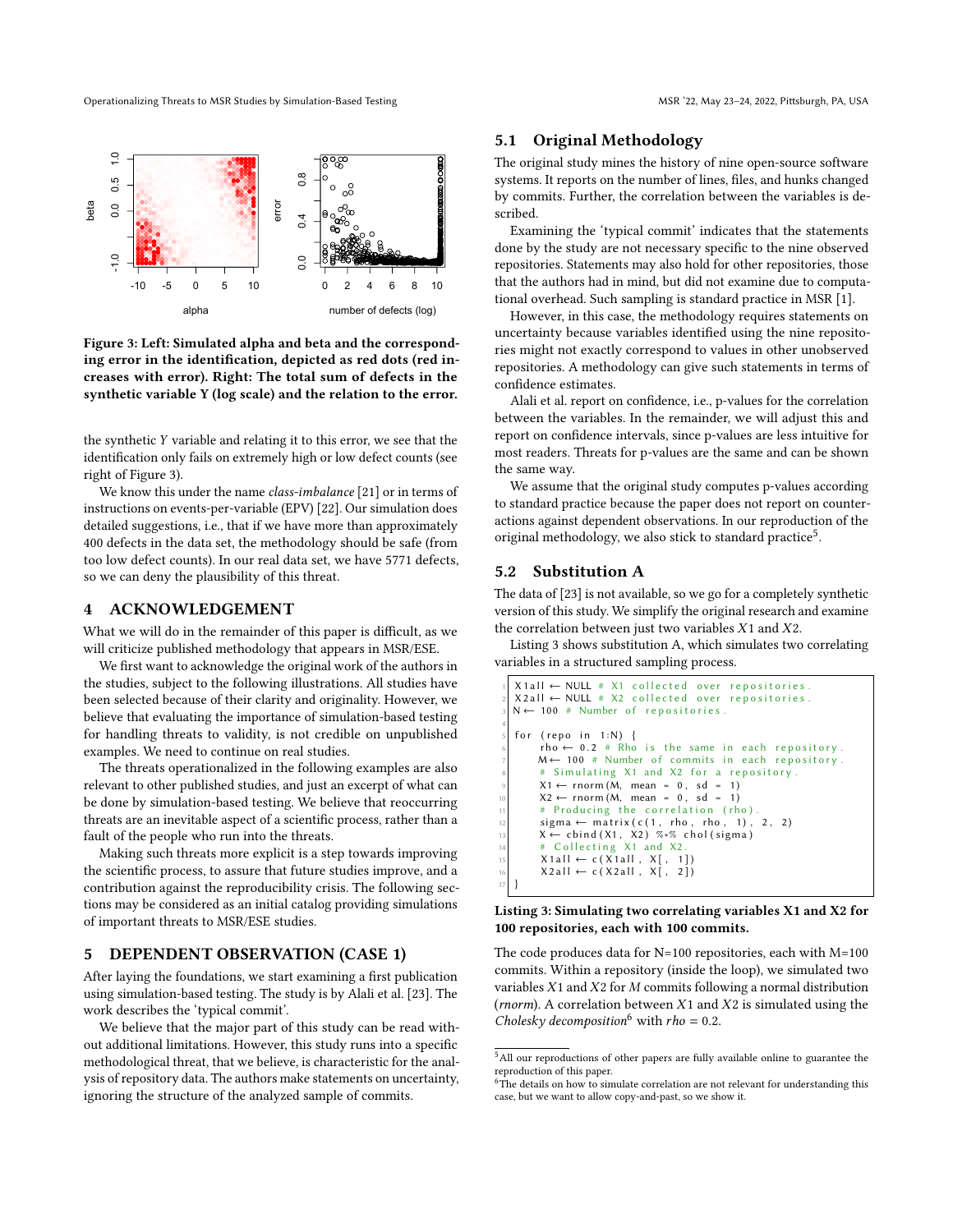<span id="page-5-0"></span>

Figure 4: Ten simulation runs showing confidence intervals for rho, identified based on 9 repositories (gray line), and rho computed on all 100 repositories (black dot). We distinguish between independent (left) and dependent observations (right) produced according to substitutions A and B.

Finally, we simulate the random sampling step (see the online resources for the complete code). We randomly decide on 91 repositories where we consider  $X1$  and  $X2$  as unobserved variables, and 9 repositories where we consider  $X1$  and  $X2$  as observed variables.

# 5.3 Substitution B

The threat of dependent observations is added by a small modification to substitution A.

```
for (repo in 1:100) {
    rho \leftarrow rnorm (n = 1, mean = 0.2, sd = 0.23) # Arepository - specific variation in the
           c o r r e l a t i o n .
3 \mid \quad # \quad \ldots4 }
```
#### Listing 4: Simulating a repository-specific variation in the correlation rho.

In substitution B, the correlation  $rho$  is sightly different for each repository, but on average 0.2, since we draw it from a normal distribution with mean 0.2. The standard deviation  $(sd)$  decides on the severity of the threat, we set it to 0.23, but other configurations can be explored in the same fashion as done in Sec. [3.4.3.](#page-3-5) The rest of the substitution is the same as in the previous case.

# 5.4 Correspondence

The original methodology used by Alali et al. [\[23\]](#page-11-16) to report on the uncertainty of correlation works under substitution A, but not under substitution B. Ten simulation runs suffice to show this.

We compare the correlation (rho) computed on all 100 repositories, including the unobserved, with the confidence interval identified according to the original methodology on the 9 observed repositories. Since we report on confidence intervals of 95%, 0.5 out of 10 simulation runs are allowed to fail. When having a look at Figure [4,](#page-5-0) we see that the number of failing confidence intervals is different in both substitutions:

- Under substitution A (left), almost all confidence intervals include the correct correlation.
- Under substitution B (right), we see that in 4 out of 10 simulation runs, the methodology fails to include the correct correlation in the confidence interval. The small variation

regarding repositories has a big impact for statements on uncertainty. The chance that our confidence interval includes the correct correlation, is almost comparable to flipping a coin.

# 5.5 Plausibility and Conclusion

We have shown that dependency in observations is an evident threat for statements on uncertainty. Indicators for the plausibility of substitution B, compared to substitution A, can be found in every analysis that proves that repositories are different (e.g., see the highly different slopes in regression models computed on different repositories in [\[11,](#page-11-10) [12\]](#page-11-12)). Even if there is no dependency of correlation in real repositories, we can at least expect the methodology to be prepared for this threat.

We again want to emphasize that we only criticize statements on uncertainty, which are overall rare in [\[23\]](#page-11-16). However, we started with this case because we believe that the general problem of dependent observations and the impact on reported uncertainty is still underdeveloped in MSR/ESE research. Related threats might appear in several places when examining highly structured repository data. This may lead to study reproductions that are guaranteed to fail.

Generic advices on resolving this issue are difficult to give, but can be guided by evolving the presented simulation. In general, a resolution informs a model of the structured sampling process (e.g., see work on hierarchical/multilevel/mixed-effect models [\[24\]](#page-11-17)).

# 6 PREDICTION OR CAUSATION (CASE 2)

The next case that we examine is an experience report on analytical defect modelling, done by Tantithamthavorn et al. in [\[25\]](#page-11-18). The report discusses challenges and actionable guidelines. We expect this report to have a big impact on our community.

We selected this work because of its progressive understanding of defect modeling to be more than just defect prediction. However, this work fears to name the actual challenge, i.e., examining causation.

We will accomplish this view by operationalizing threats of claiming causation, showing how to systematically extend the guidelines.

# 6.1 Original Methodology

The original work provides guidelines for other studies and thereby lists methodological steps exactly. Practitioners may use an analytical defect model not just to predict defects, but also to answer questions, like 'whether complex code increases project risk' (copy from [\[25\]](#page-11-18)). Project risk refers to defects.

Within this setting, the term increases can be understood in different ways, and the original study is unclear on this:

- Do we wish to compare or relate complex code with project risk? If so, we can use this insight to (mentally) predict one variable using the other.
- Do we wish to know if modifying the complexity of code causes the project risk to change? This insight is efficient to guide our decisions. It corresponds to what most people have in mind when hearing the statement above.

Tantithamthavorn et al. and many other researches in MSR/ESE fear to claim causation (second statement). This is not surprising.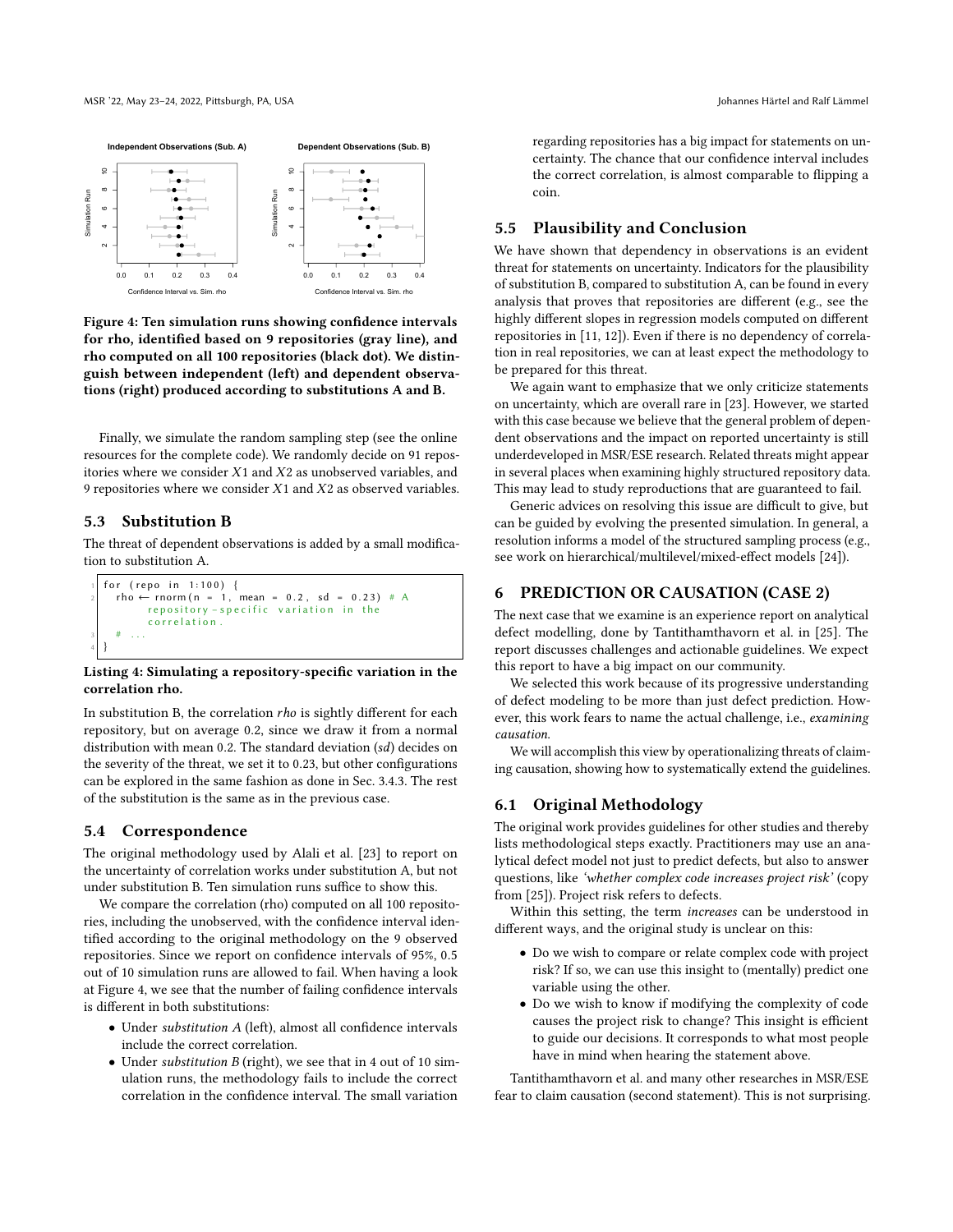Causation is difficult to examine, definite claims are impossible, even in randomized experiments.

On the other hand, most of the operational decisions should be driven by causal relationships. Their examination is the crucial point of modern empirical research (see the preface of [\[9\]](#page-11-8)). Even more dramatic, statements on the relation between complex code and project risk are intrinsically hard to understand if not aiming at causation. Understanding may get harder if a defect model grows, without having causation in mind, including more variables.

We will show how claims on causation are possible within additional assumptions, operationalized by simulations. Often they are plausible in that we can claim causation within manageable threats.

#### 6.2 Substitution C

Following the definition of Imbens et al. [\[9\]](#page-11-8) (page 6), a claim for causation can unambiguously be given by comparing the potential outcomes of different treatments in exactly the same situation. Reality does not allow observing more than one potential outcome in the same situation, but a simulation-based test allows synthesizing both.

```
X \leftarrow \text{norm}(N) \# \text{Synthetic variable } X.<br># Producing two potential probabilities
  # Producing two potential
3 prob_pot1 ← 1 / (1 + exp(-(alpha + beta * X)))<br>4 prob_pot2 ← 1 / (1 + exp(-(alpha + beta * (X + 1))))
     Corresponding potential defects<br>pot1 \leftarrow rbinom(N, size = 1, prob
  Y\_pot1 \leftarrow rbinom (N, size = 1, prob = prob_pot1)
  Y_{p0}t2 \leftarrow rbinom (N, size = 1, prob = prob_pot2)
```
Listing 5: Simulating causation.

Listing [5](#page-6-0) implements such substitution, using 'treatment'  $X$ , but also continuing with the modified  $X+1$ , in exactly the same situation. The relationships are the same as in the basics on logistic regression provided in Sec. [3.](#page-2-0) In the simulation, we get two potential outcomes. According to the definition, the difference between  $Y_{pot1}$  and  $Y_{pot2}$ reflects the causal relationship between  $X$  and  $Y$ .

### 6.3 Correspondence

According to our previous strategy of hiding synthetic but unobserved variables from the original methodology, we run the original methodology just using one of the potential outcomes, keeping the other hidden. However, we can still identify the causal relationship by the logistic regression under this substitution.

Multiple runs of the simulation, with different synthetic values for *beta*, shows that there is a clear correspondence between the identified *beta* on the observed variables, and the difference between both potential outcomes (see Figure [5\)](#page-6-1).

### 6.4 Plausibility and Conclusion

This very basic simulation shows that under clear assumptions, claims on causation are possible. We are not the first who noticed this (for a summary of past work, see [\[9\]](#page-11-8), page 23).

However, the assumptions of substitution C are tough: The effect of X ( $beta$ ) is stable across all our observations. We assume that there is no dependency between observations. We assume that  $X$ is just a random variable, not influenced by anything else.

The critical assumption, that the variable  $X$  is not influenced by anything else, for instance, can be subject to further extensions to

<span id="page-6-1"></span>

Figure 5: Identifying causation under strong assumptions (substitution C).

the simulation. A methodology may react by the control of variables. We do not show this, but evolving the simulation is straightforward. Hence, we can still formulate plausible claims on causation, even if we expect an influence.

Our simulation shows that a clean notion of assumptions, operationalized by simulations, can be a great help when talking about causation and corresponding threats. It can be used to extend the guide by Tantithamthavorn et al., being more precise on what the interpretation of defect models is.

#### <span id="page-6-2"></span>7 CONTROL OF VARIABLES (CASE 3)

In [\[26\]](#page-11-19), the authors propose a new metric intended to reflect a developers' ability to correctly understand the code. A basic statistic test shows a relation between the new metric and defects.

The study suggests the usage of such finding in prediction. However, a big part of the conclusions drawn in the study are of subliminal causal nature and prediction is not evaluated. We will focus on causation, but also conclude on prediction.

#### 7.1 Original Methodology

The original study follows the standards in defect modeling as de-scribed in Sec. [3.](#page-2-0) It relates a novel experience metrics  $E$  to defects  $Y$ . The methodology is slightly different because the authors show the relation using a basic statistic test, rather than a logistic regression.

The novel experience metric is defined using the cosine similarity between files touched by a commit, and the lexical background of the contributing developer (back). This background is composed out of all modifications done by the developer in the past. We refer to the original work for details on how to compute the cosine.

Our first intuition reading the original paper was that the technical computation using the cosine may accidentally influence the outcome of the methodology. We expected a potential correlation between the cosine and the file size.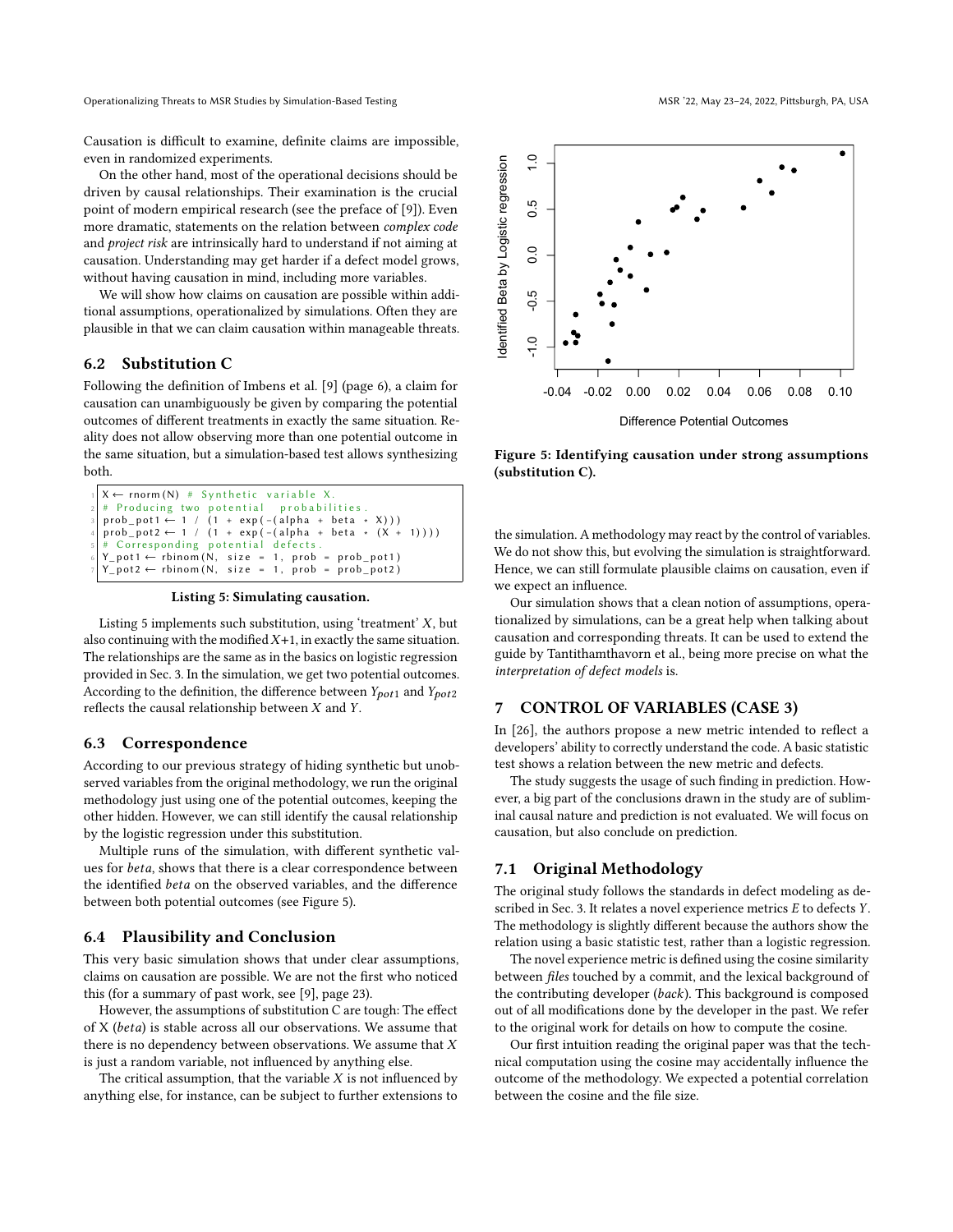This is a serious threat as we know from works in MSR/ESE, e.g., [\[10–](#page-11-9)[12\]](#page-11-12), and from Sec. [3,](#page-2-0) that the file size (or lines-of-code) strongly relates to defects. Such confounding effect of the new experience metric over variable files size would not be surprising and not much of interest.

# 7.2 Substitution D

This means that the original methodology needs to protect against such false conclusions. We can operationalize a test for a protection by a simulation. This substitution simulates a part of the metric computation to produce variable  $X$  and  $E$  using the cosine.

```
N \leftarrow 8000X \leftarrow \text{NULL}E \leftarrow \text{NULL}for (n in 1:N)nTerms \leftarrow 200Generate two random term vectors.
     back \leftarrow rpois (n = nTerms, lambda = 5.0)
     file \leftarrow \text{rpois} (n = nTerms, lambda = 0.1)# Compute the similarity defining experience.
10 E ← c (E, cosine (back, file))<br>
11 # Size of the file.
12 X \leftarrow c(X, log(sum(file) + 1))13 }
14
15 alpha ← -3.0
  beta \leftarrow 0.4prob \leftarrow 1 / (1 + exp(-( alpha + beta * X)))18
     Substituted observed variable Y
   Y \leftarrow rbinom (N, size = 1, prob = prob)
```
#### Listing 6: Simulating the computation of experience.

Listing [6](#page-7-0) produces  $N$  synthetic file and background pairs using vectors synthesized by a Poisson distribution (stochastic function). The number of terms ( $nTerms$ ) in the VSM is set to 200. The Poisson distribution works well for simulating term vectors because it only produces discrete positive vector entries. The average term frequency is set by the lambda parameters. The code collects the new experience metric  $E$  defined by the cosine, but also the corresponding file size  $X$  as the stated-log transformed sum of its terms (as often assumed in defect modeling). Alternatives can easily be explored using the online material. According to our knowledge, they do not influence our conclusions under substitution D.

Finally, the code synthesizes the probability  $prob$  and the defects , as we have done in the previous sections. In this substitution, we assume that there is no effect of  $E$ . If the methodology manages to detect no effect of  $E$ , we are safe, at least under substitution D.

### 7.3 Correspondence

However, the original methodology of [\[26\]](#page-11-19) does not manage to handle substitution D correctly. The Mann-Whitney test used in the original study rejects the null-hypothesis in approximately 45 out of 100 simulation runs at a confidence level of 95%. This means that the result is almost comparable to flipping a coin. The reason gets clear when having a look at Figure [6,](#page-7-1) showing the strong positive relation between X and E. As expected, it is an artifact of the technical computation of the cosine. The very simplistic Mann-Whitney test accidentally attributed the effect of X to E.

<span id="page-7-1"></span>

Figure 6: Relation between file size X and experience E computed by the cosine in a single simulation run.

#### 7.4 Plausibility and Conclusion

The previous substitution shows how a methodology is technically not in position to correctly produce negative results under given assumptions. Substitution D is plausible enough in that we can demand a methodology to resolve it. Claiming that a developerspecific factor relates to defects, while it is just the file size, can hardly be justified as a novel insight. This holds for examining causation as well as for prediction.

We selected this work because it is an instance of applying an over-simplistic test. When working with observational data, one needs to be prepared for relationships to other variables, like a file's size. Basic statistic tests (whether parametrized or not) seldom suffice to answer research questions correctly on observational MSR/ESE data.

# 7.5 Revision

Indeed, there are ways to improve the original methodology. We want to appreciate that the original data is provided by the authors so that we can rearrange the statistical checks.

We convert the original test (Mann-Whitney) into a logistic regression model, which allows the control of variables. The control for the variable file size is the mandatory step that resolved the methodological threat. It blocks the confounding effect of the new experience metric over file size, in that we get the direct effect of experience that we are interested in. Such a model indeed succeeds in not detecting an effect on the synthetic data produced by substitution D. See the online resources extending the simulation for this insight.

We now apply the methodology (with and without control) to the real data and revise the original study. The relevant information on the logistic regression models can be found in Table [1.](#page-8-1) For further details, we refer to the reproduction code.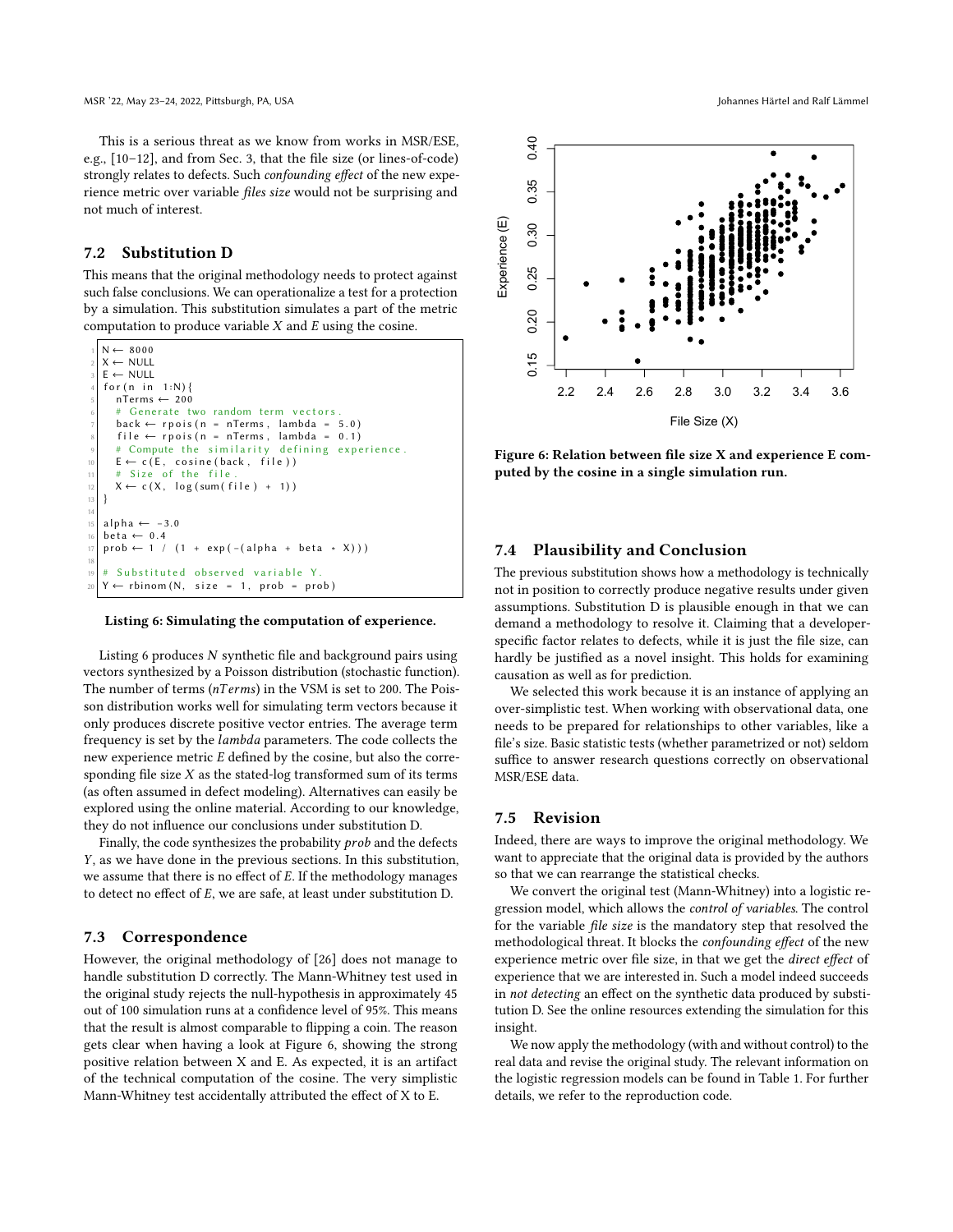<span id="page-8-1"></span>Table 1: A model with and without control, showing the effect strength, the usual significance encoding, and AIC.

<span id="page-8-2"></span>

Figure 7: The performance impact of the new experience metric evaluated in cross-validation on the original data.

- We start with a reformulation of the original statistic test, describing the effect of experience on defects as a basic logistic regression. This model is called Original and reports that, comparable to the original work, the effect of the novel experience on defects is positive and highly significant.
- The second model, called Control, adds the file size as a control metric. The effect of the experience drops by a factor of ten (from 1.42 to 0.12). The effect stops being significant. This conforms to our initial intuition that the study just proves a confounding effect over file size and not the importance of a new metric.

Even when evaluating the new metric in prediction, adding it next to file size, as a new predictor, does not lead to an improvement. Cross-validation results for prediction on the original data can be found in Figure [7.](#page-8-2)

A simulation would have discovered this threat with the computation of the cosine and the insufficient methodology early.

# <span id="page-8-0"></span>8 CORRELATED VARIABLES (CASE 4)

The last study that we examine is by Jiarpakdee et al. [\[15\]](#page-11-20). The study aims at methodological improvements when interpreting defect models with correlated variables. The authors motivate the practice of removing variables based on correlation or VIF thresholds (VIF [\[27\]](#page-11-21)).

# 8.1 Original Methodology

In a nutshell, the original study compares model interpretation on a data set with and without correlated variables. The authors make statements on the practice of removing correlated variables, comparing properties of the identified variables between:

- different interpretation techniques and
- data sets with and without correlating variables.

We assume that it is sufficient to stay on this abstract level and refer to the original study for details.

The important pitfall of the original work is that it does not ask whether the identification of the unobserved variables is correct. In a simulation, it is easy to show that the practice of automated removal of correlated metrics does not improve the identification. It may even worsen it.

### 8.2 Substitution E

In the following, we focus on a fully synthetic data set with the variables  $X$ ,  $Z$ ,  $W$  and the resulting defects  $Y$ . We will simulate a causal pattern where  $W$  is a confounding variable for the relation between  $X$  and  $Y$ , while  $Z$  and  $W$  may get strongly correlated depending on a simulation parameter.

```
Alternative standard deviation of Z produces
                different correlation strength between Z and W.
    for (sdZ in seq(0, 1, length.out = 40)) {
                  Stochastic relationships between W, X and Z.
            W \leftarrow \text{rnorm}(N)5 X \leftarrow \text{rnorm}(N, \text{ mean } = -W, \text{ sd } = 1)<br>6 Z \leftarrow \text{rnorm}(N, \text{ mean } = W, \text{ sd } = \text{sdZ})7
             prob \leftarrow 1 / (1 + exp(- (W + X)))Y \leftarrow rbinom (N, size = 1, prob = prob)
10 \qquad \qquad \qquad \qquad \qquad \qquad \qquad \qquad \qquad \qquad \qquad \qquad \qquad \qquad \qquad \qquad \qquad \qquad \qquad \qquad \qquad \qquad \qquad \qquad \qquad \qquad \qquad \qquad \qquad \qquad \qquad \qquad \qquad \qquad \qquad \qquad
```
#### Listing 7: Simulating relationships, producing correlated variables and defects.

In this simulation, no variable influences  $W$ . Variable  $W$  influences  $X$  and  $Z$ . Both variables  $X$  and  $Z$  are given as stochastic functions following a normal distribution, with the mean set to be  $W$  or  $-W$ . Further, the stochastic function simulating  $Z$  is configured using different values for the standard deviation. This means that with decreasing standard deviation  $sdZ$ , the variable  $Z$  becomes a perfect copy of  $W$ .

The final defects  $Y$  are produced as a stochastic function of  $X$ and  $W$ . The variable  $Z$  is not related to defects.

### 8.3 Correspondence

We want to cover two scenarios: First, we are interested in the effect of  $Z$  and  $W$ . Both effects are unobserved variables that we set in the simulation. When running the logistic regression including all variables, the identified effect of  $Z$  and  $W$  is correct until the correlation reaches a threshold of about 0.9 (see Figure [8\)](#page-9-1).

In this case, the original methodology of Jiarpakdee et al. should kick in. We expect it to drop  $Z$ , since the variable  $Z$  is not related to defects according to the simulation. However, this insight cannot be made by using the correlation or VIF values, since both are symmetric. A selection would be comparable to flipping a coin.

In a second scenario, we are interested in the effect of  $X$ . We show the identified effect of  $X$  in models including variables  $Z$ ,  $W$ , none and both in Figure [9.](#page-9-2) The model not including  $W$  and  $Z$ fails as it runs into confounding. The model, including all variables, succeeds like the model deciding for  $W$ . The model using  $Z$  fails up to the point that the correlation gets so high in that  $Z$  can be used as a replacement for  $W$ .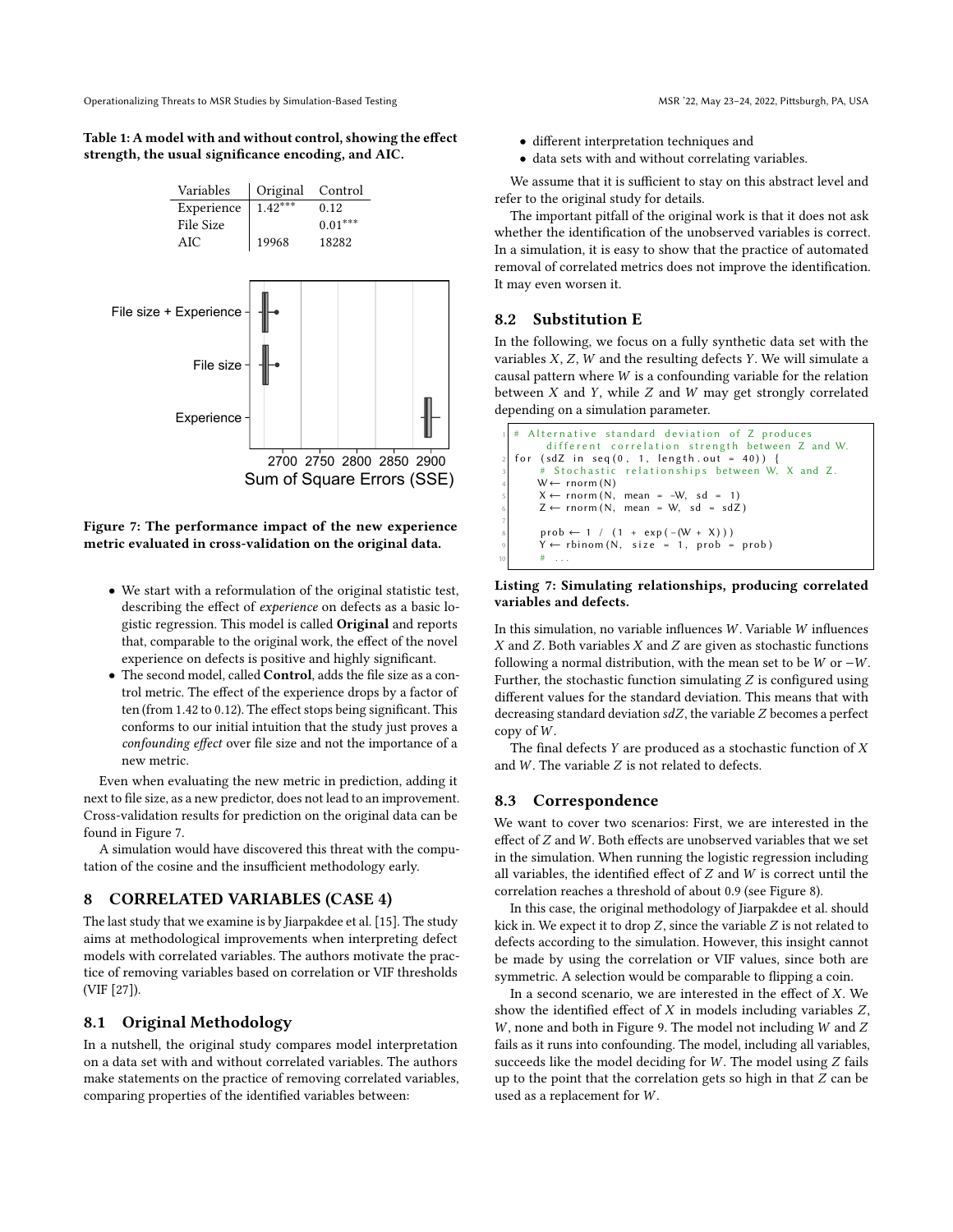<span id="page-9-1"></span>

Figure 8: The identified effect of W and Z (which should be 1.0 and 0.0 respectively) under different correlation.

<span id="page-9-2"></span>

Figure 9: Models in simulation runs and the identified effect of X (which should be 1.0) under different correlation and different control variables.

We see that neither dropping  $W$  nor  $Z$  makes sense, as the model including both does a perfect identification of the effect of  $X$ . If we decide between  $W$  or  $Z$ , we risk to drop the wrong variable.

#### 8.4 Plausibility and Conclusion

The substitution that we show is a very basic causal pattern. We can expect a study that recommends dropping correlated variables, with the aim to improve interpretation of defect models, to exactly resolve such issues. We do not expect the identification of variables to get worse.

We are not aware of any substitution where the recommended practice brings real benefits for an analysis. Even for prediction, dropping correlated variables just decreases performance (corresponding simulations are straightforward to implement).

We selected this work because we want to warn of the practice of automated dropping of variables, which should not become standard practice in MSR/ESE, especially when interpreting defect models. Which variables should be included, needs to be a conscious decision of the researcher. This conforms to recent statistic guidelines (e.g., see [\[20\]](#page-11-13), page 169).

# <span id="page-9-0"></span>9 RELATED WORK

The related work section covers other studies in MSR/ESE that can benefit from simulation-based testing, work that already relates to simulation, the use of simulation in other domains and test case generation in software engineering.

#### 9.1 Empirical Studies

We are not aware of empirical studies in MSR/ESE that test a methodology by simulation and report on this. In the following, we discuss some other studies that may potentially benefit from simulation-based testing.

In [\[28\]](#page-11-22), reasons for long duration builds in continuous integration pipelines are examined using multilevel models. Boh et al. [\[29\]](#page-11-23) shows an effect of experience on productivity using multilevel models. The authors of the previous papers are aware of the issues of dependent observations using advanced solutions, not comparable to the methodology shown in our first case (Sec. [5\)](#page-4-1). However, multilevel models are complicated. Our experience is that simulations can be a great help in testing and understanding how multilevel models react to the threat of a structured sampling process in MSR/ESE.

In [\[14\]](#page-11-24), a multilevel (mixed-effect) defect model is fit, which is over-parameterized. One can see this with some experience, looking at the provided results in the paper. However, that the reported amount of data does not suffice to identify the variables can also be shown in a simulation.

Several works in MSR/ESE uses a methodology that assumes completely independent observations and thereby invokes threats (e.g., [\[26,](#page-11-19) [30,](#page-11-25) [31\]](#page-11-26)). Such work may benefit from simulating the structured sampling process, and other reoccurring structural entities, like artifacts and developers, for detecting the potential dangers.

There is work discussing aggregation or disaggregation strategies on software engineering data [\[31,](#page-11-26) [32\]](#page-11-27). In simulations, it is easy to show that aggregation artificially increases correlation. Simulation-based tests may guide novel ideas on how to resolve issues with correlated variables (Sec. [8\)](#page-8-0), potentially by disaggregated analysis of repository data.

Further, we assume that a series of work, relying on the well known SZZ algorithm [\[3\]](#page-11-3), may benefit from simulation-based testing. Defect classification produced by SZZ is critically influenced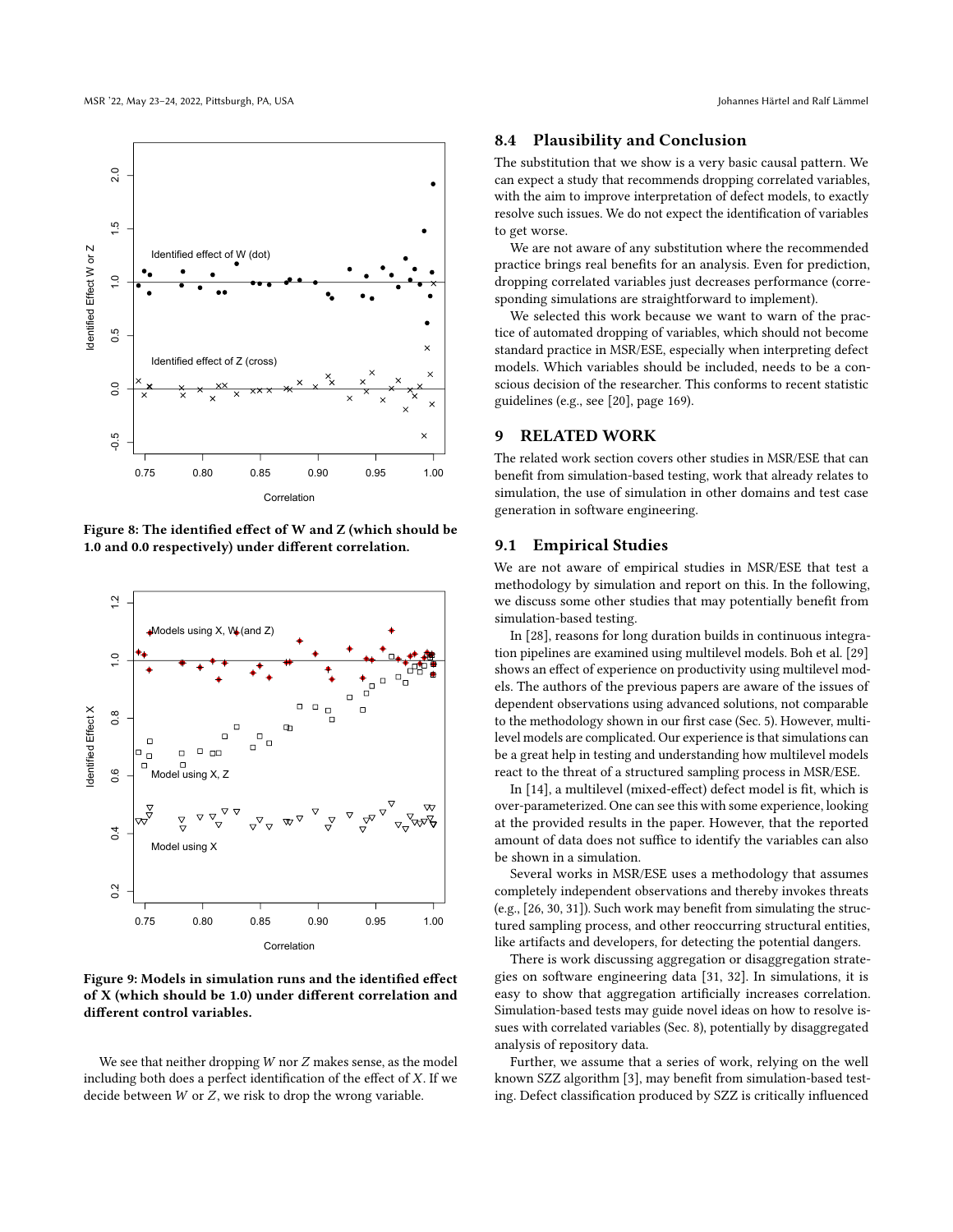by the sampling process, and the temporal evolution of commits in a repository. Simulations of commit and fix behavior of developers can easily uncover that SZZ classifications share a natural correlation with time because for later commits, opportunities being fixed are just getting rare. This can be considered as a systematic measurement error. Hence, the effect of every metric correlating with time, e.g., experience measures, may be confused with such effect. It may be resolved in parts by the control of variables (Sec. [7\)](#page-6-2)

Bird at al. [\[33\]](#page-11-28) examine the empirical challenges of incorrectly labeled bugs in historical defect data, which is an important threat to following up methodology. Transferring this reference to our terminology, a 'fix' is an observed variable, but the actual 'bug' is unobserved. We may simulate both to examine the impact of different assumption on this relation. Bird at al. does an initial step in the examination, but does not use synthetic fix-bug-pairs. This makes forming a precise picture complicated (black-box of reality).

Authors of [\[34\]](#page-11-29) report on the occurrence of well-known threats in existing literature. Opposed to a plain literature survey, simulationbased testing is a method to operationalize the relation between threats, assumptions, and methodology that are not yet well-known.

# 9.2 Simulation

The distinction between simulation, inference, and prediction is often vague. In the following, we list work in MSR/ESE that refers to their own approach as simulation.

In [\[35–](#page-11-30)[37\]](#page-11-31), simulations of the software development process are introduced to help project managers to extrapolate future scenarios. Data mined from repositories is used to construct the simulations. The authors use agent-based systems. In such case, simulations are used to extrapolate, which is reasonable if configured with the right prior knowledge on unobserved variables. In [\[38\]](#page-11-32), agent-based simulations for OS development are created using prior literature to set the relevant unobserved variables. In[\[39\]](#page-11-33), multi-agent simulations predict next moves of agents. In [\[40\]](#page-11-34), social coding dynamics are simulated based on historic data to forecast information spread.

In contrast to such work, our simulations operationalize threats. A simulation should be used to test empirical practice in MSR/ESE research, to spot cases where a methodology start to fail. Often, it is not clear how a methodology reacts to assumptions before seeing the consequences in a simulation.

#### 9.3 Simulation in Other Domains

Statistic work evaluates cross-validation using a simulation study in [\[41\]](#page-11-35). In [\[42\]](#page-11-36), cross-validation is evaluated on simulated structural data in the field of ecology. In [\[43\]](#page-11-37), the impact of random effect structures is examined by simulation. The introduction to Bayesian statistics in [\[20\]](#page-11-13) or regression modelling in [\[44\]](#page-11-38) contain simulations as devices for illustration. In [\[45\]](#page-11-39), the authors simulate what happens if something informative is ignored, which is part of longitudinal health data. We assume that temporal structure is also critical for MSR and deserves more attention (for efforts in the longitudinal MSR data collection, see [\[46\]](#page-11-40)). The authors of [\[47\]](#page-11-41) discuss simulation studies in medicine. The evaluation of statistic methods by simulation is discussed by [\[48\]](#page-11-42) (also in medicine). In [\[49,](#page-11-43) [50\]](#page-11-44), authors discuss the role of simulation in learning statistics. We

discuss the role of simulations in operationalizing threats specific to MSR/ESE studies.

# 9.4 Test Case Generation

Another related area is software testing, in particular, the generation of test cases. For instance, grammars have been used to enumerate test cases for compilers and language infrastructure [\[51–](#page-11-45)[53\]](#page-11-46). Generating instances of metamodels to test corresponding methods can be found in [\[54\]](#page-11-47).

Simulation-based testing and test generation have in common that the test space is highly parametric. Both try to systematically spot the weak points in such space where methods potentially fail.

#### <span id="page-10-0"></span>10 CONCLUSION

In this paper, we introduce simulation-based testing to operationalize the treatment of threats to validity, targeting the methodology of quantitative studies in MSR/ESE. A simulation substitutes observed and unobserved data, related to an MSR/ESE scenario, with synthetic data, carefully defined according to plausible assumptions on the scenario. Within a simulation, unobserved data becomes transparent, which is the key difference to real studies, necessary to detect threats to an analysis methodology.

We illustrate that simulation-based testing contributes to handling threats to validity in four published MSR/ESE studies, using very basic substitutions that, we believe, are plausible in MSR/ESE. The simulations show that the original studies need to be improved, assuming that our substitutions are plausible. In the end, a simulation-based test is only as strong as its plausibility. This needs to be rated by the reader or reviewer and is not the central objective of this work.

We believe that simulation-based testing can assist future research in MSR/ESE to resolve very persistent threats to validity, that appear in several studies, by capturing them in an operationalized and systematic manner. Our future work will continue being verified by simulation-based tests. We suggest equipping more studies with simulations as an additional quality check. Making such threats more explicit is a step towards improving the scientific process, to assure that future studies improve, and a contribution against the reproducibility crisis.